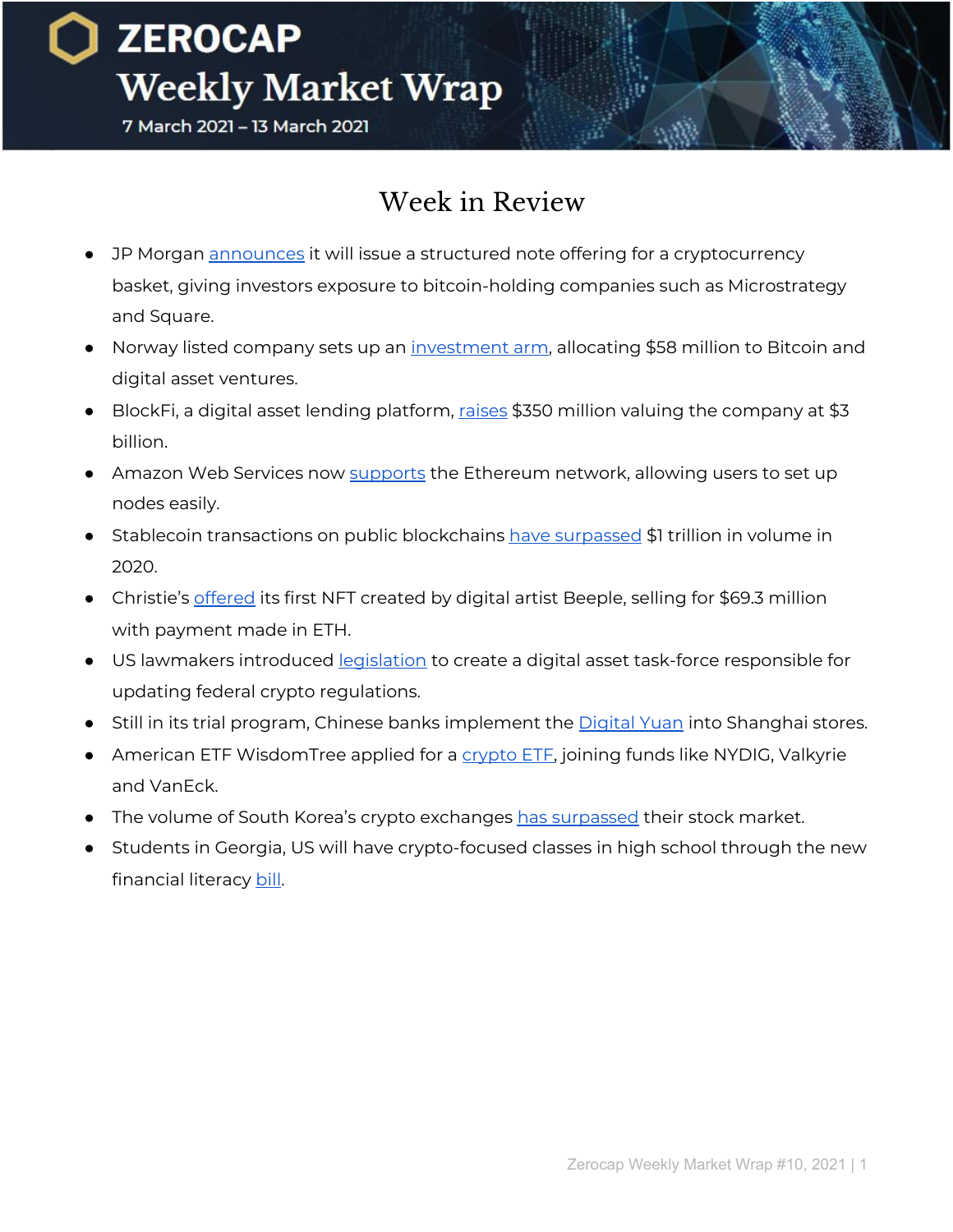### **ZEROCAP Weekly Market Wrap** 7 March 2021 - 13 March 2021

Winners & Losers





Monday saw bitcoin gain support above 50,000, resuming the asset's uptrend. From Goldman Sachs to JP Morgan, the week was awash with institutional players further building their institutional offerings around the crypto space. On Saturday, a new all-time-high was reached at 61,781 before falling back to the ~59,000 to mark the end of the week with a 15.83% return.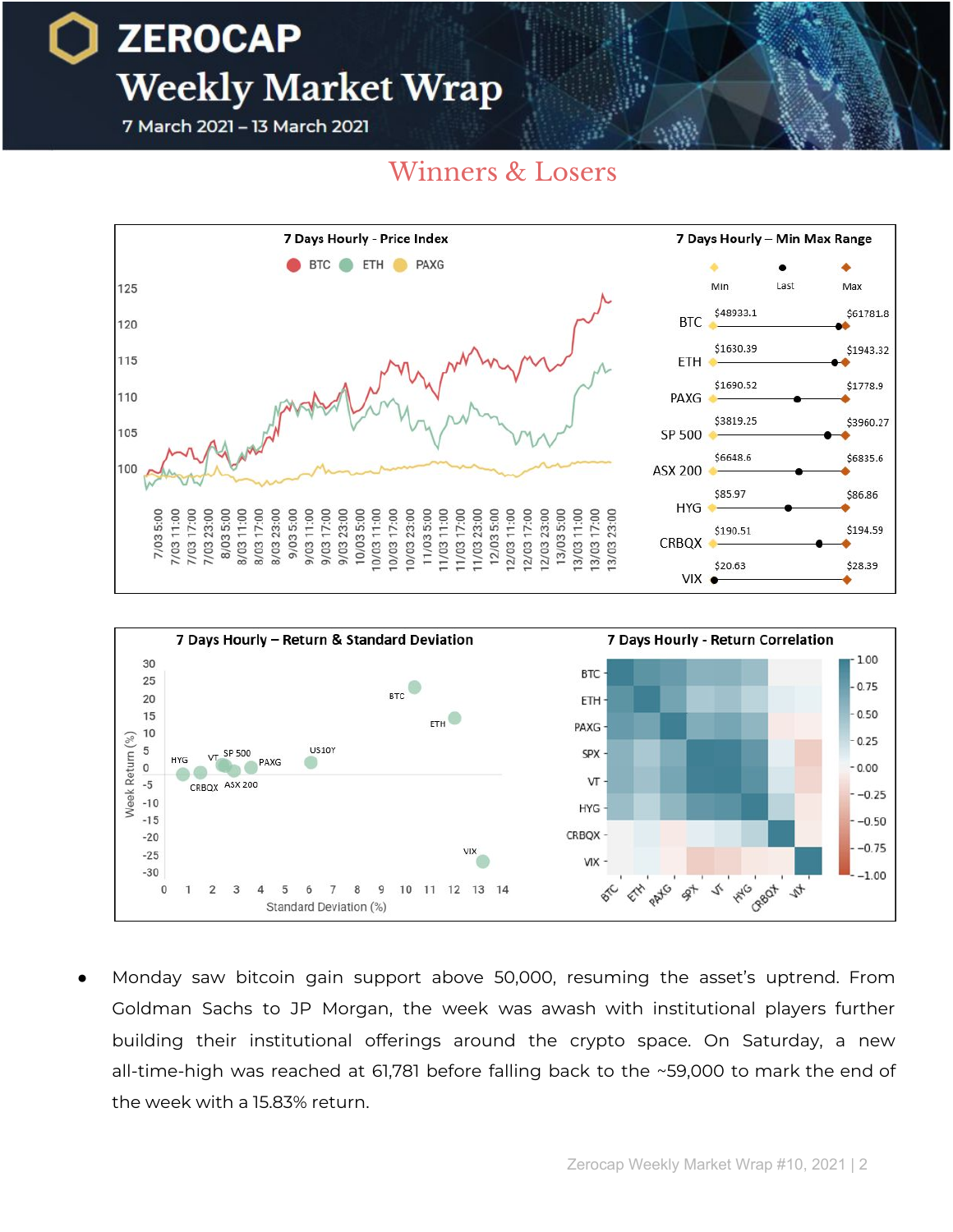7 March 2021 - 13 March 2021

- Similarly, Ethereum had a positive week, finding new support above 1,700. General sentiment combined with the [hype](https://www.abc.net.au/news/2021-03-12/nft-digital-artwork-sells-for-nearly-us-70-million-beeple/13241076) surrounding the non-fungible token (NFT) market saw price reach 1,943 on Saturday alongside BTC's new all-time high before retracing to end the week at 1,848, a 12.34% return from Monday's open at 1,729.
- The U.S. Treasury yield rate continued to increase, closing the week at 1.64%. Despite yield increases, the global share market dip was short-lived with the S&P up over 2.5%.
- Despite opening at its lowest price since June 2020 (US\$1,683/oz), the gold price has recovered slightly alongside the stock market to close the week at 1,726. The VIX plummeted to 20.7. We still feel the VIX is underpricing potential volatility from stock markets and interest rates, resulting from inflation which may pick up in the coming months.
- Despite lower VIX returns this week and a positive week for equities, we saw High-yield Corporate bonds range, continuing their slight downside momentum. We could be seeing some nervousness around the cost of capital and leverage. We are not out of the Covid woods just yet.
- The knock-on effect of this is that we've seen value stocks outperform growth stocks for the fourth week in a row. Who would've thought that strong balance sheets in times of uncertainty would perform? We are seeing some sector rotation here, and we expect this to continue. Dividend yields and value are emerging themes, and have not yet fully captured the mainstream media. Keep an eye on this.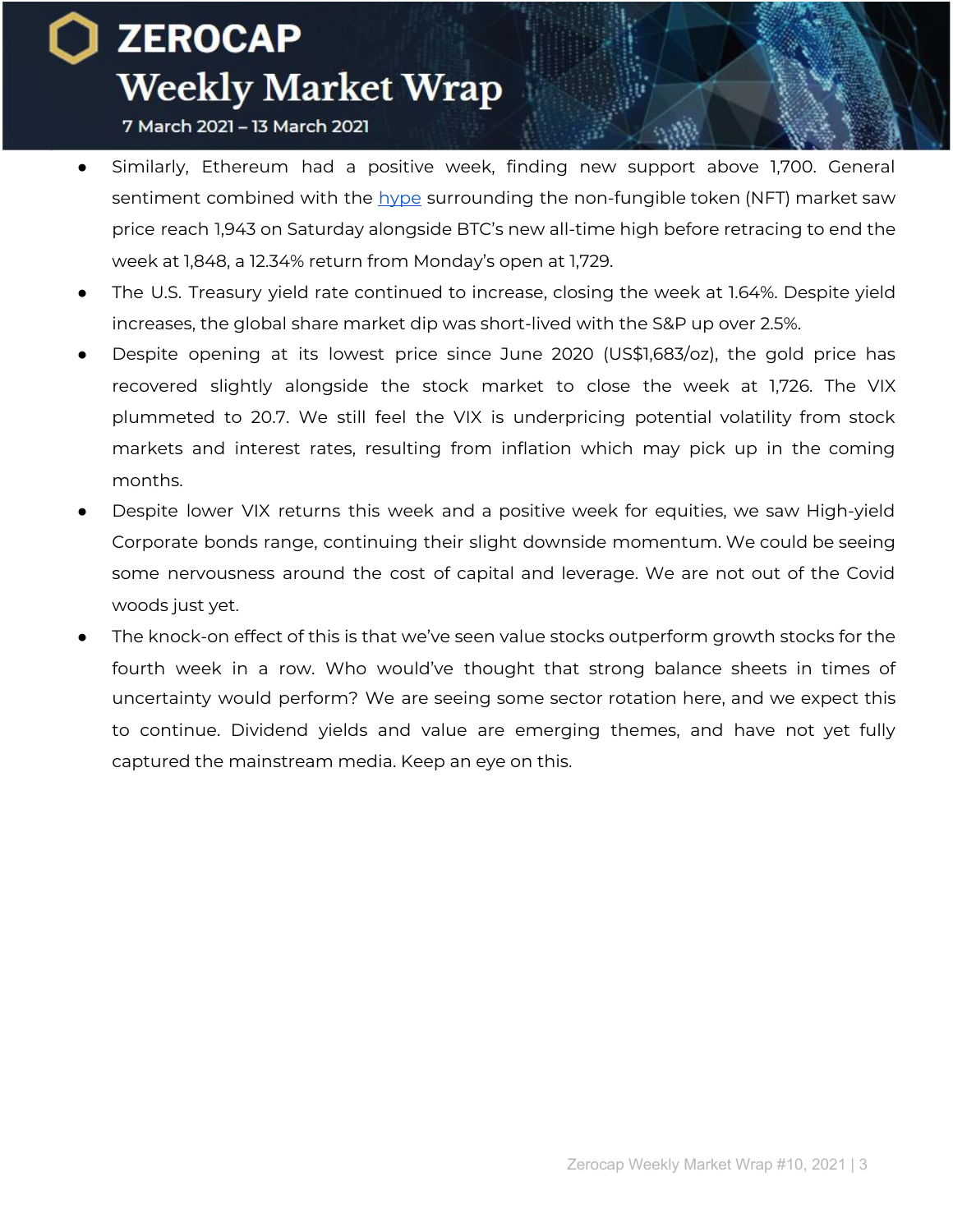7 March 2021 - 13 March 2021

### Macro, Technicals & Order Flow



#### *Bitcoin*

- A clean break above 60,000 has marked a new all-time high, but can it hold in the short-term? At the moment it looks like a false-break, but European flows should open into Monday and give us some direction.
- The basis went wildly positive, and has now compressed into Monday (15th March). We've had a relatively long run, and price could be extended. However, on-chain data is showing increasing outflows from exchanges which often leads to sell-side volume becoming muted.
- On balance, we are expecting a short retracement back into high 50,000's, before another leg to the topside within the next fortnight.
- Primary drivers of the next move will likely be newsflow Valkyrie [filed](https://www.coindesk.com/valkyrie-files-for-an-etf-that-would-invest-in-firms-with-bitcoin-on-their-balance-sheets) for an ETF that invests in companies that hold Bitcoin in their balance sheets, Goldman Sachs have [reported](https://www.reuters.com/article/us-goldman-sachs-conference-waldron/goldman-sachs-customers-demand-for-bitcoin-rising-coo-idUSKBN2B22E2?il=0) an increasing demand from clients for Bitcoin. JP Morgan is increasing their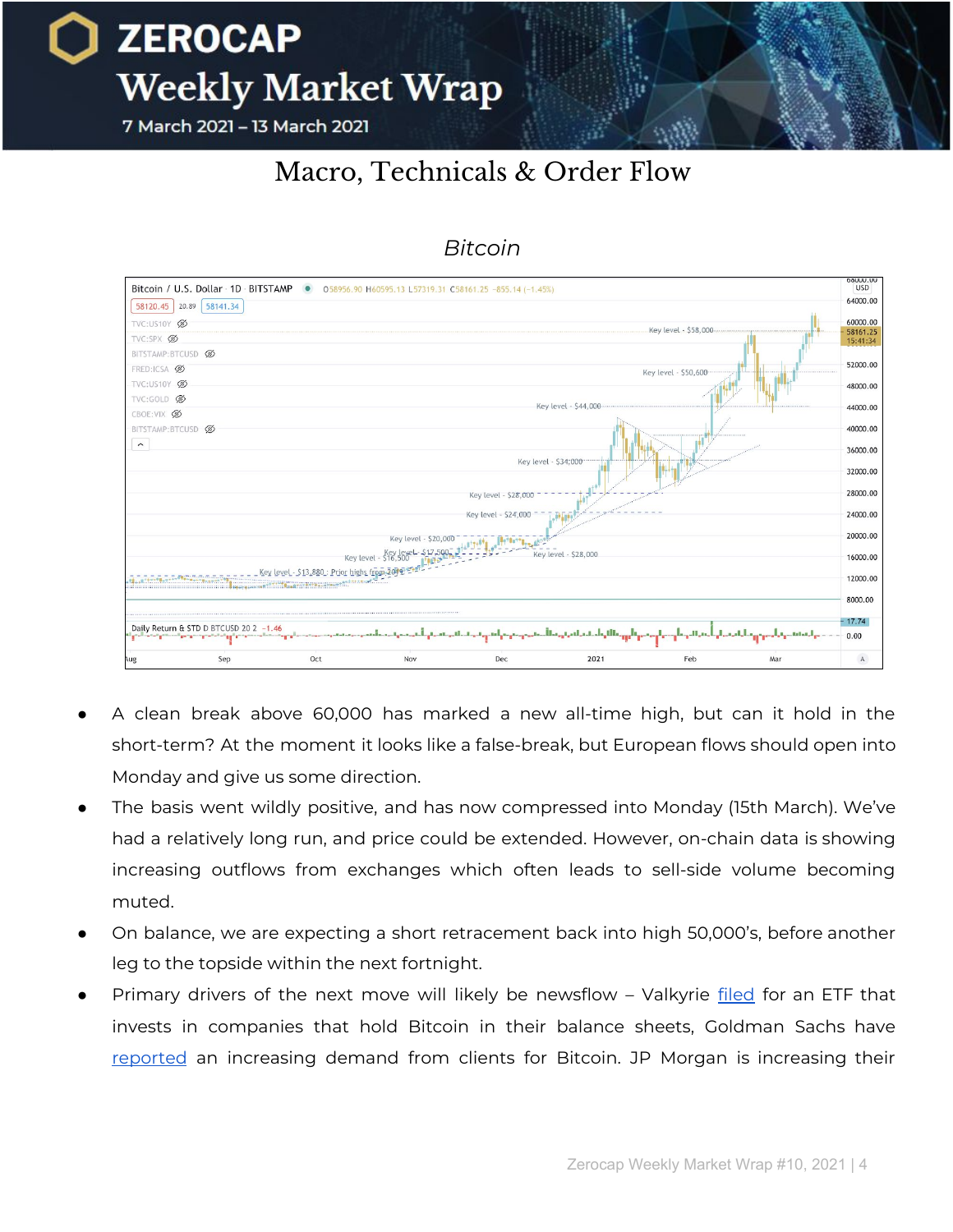

narrative around this asset class. We suspect that these are primers for impactful headlines over the coming weeks.



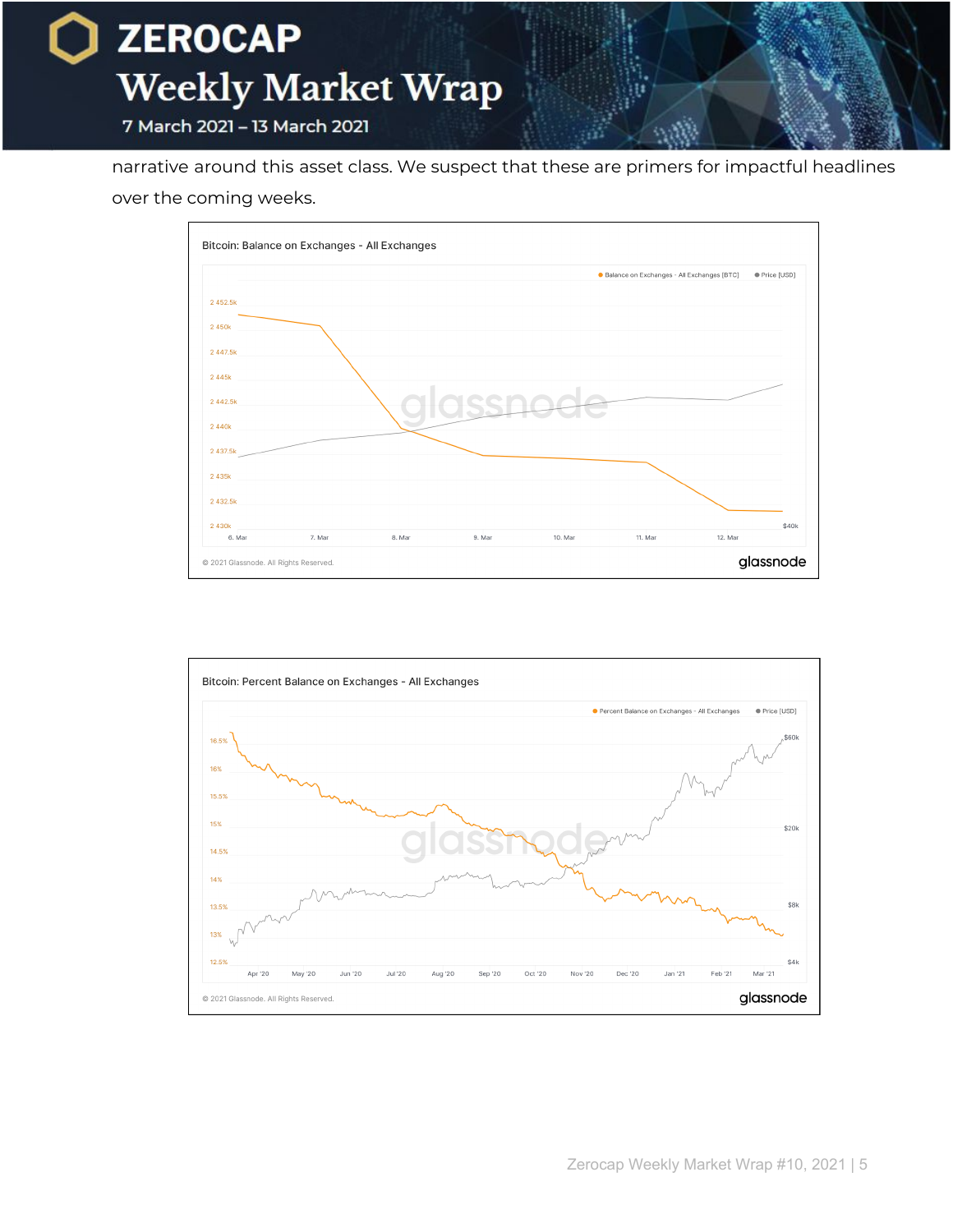### **ZEROCAP**  $\blacksquare$ **Weekly Market Wrap**

7 March 2021 - 13 March 2021



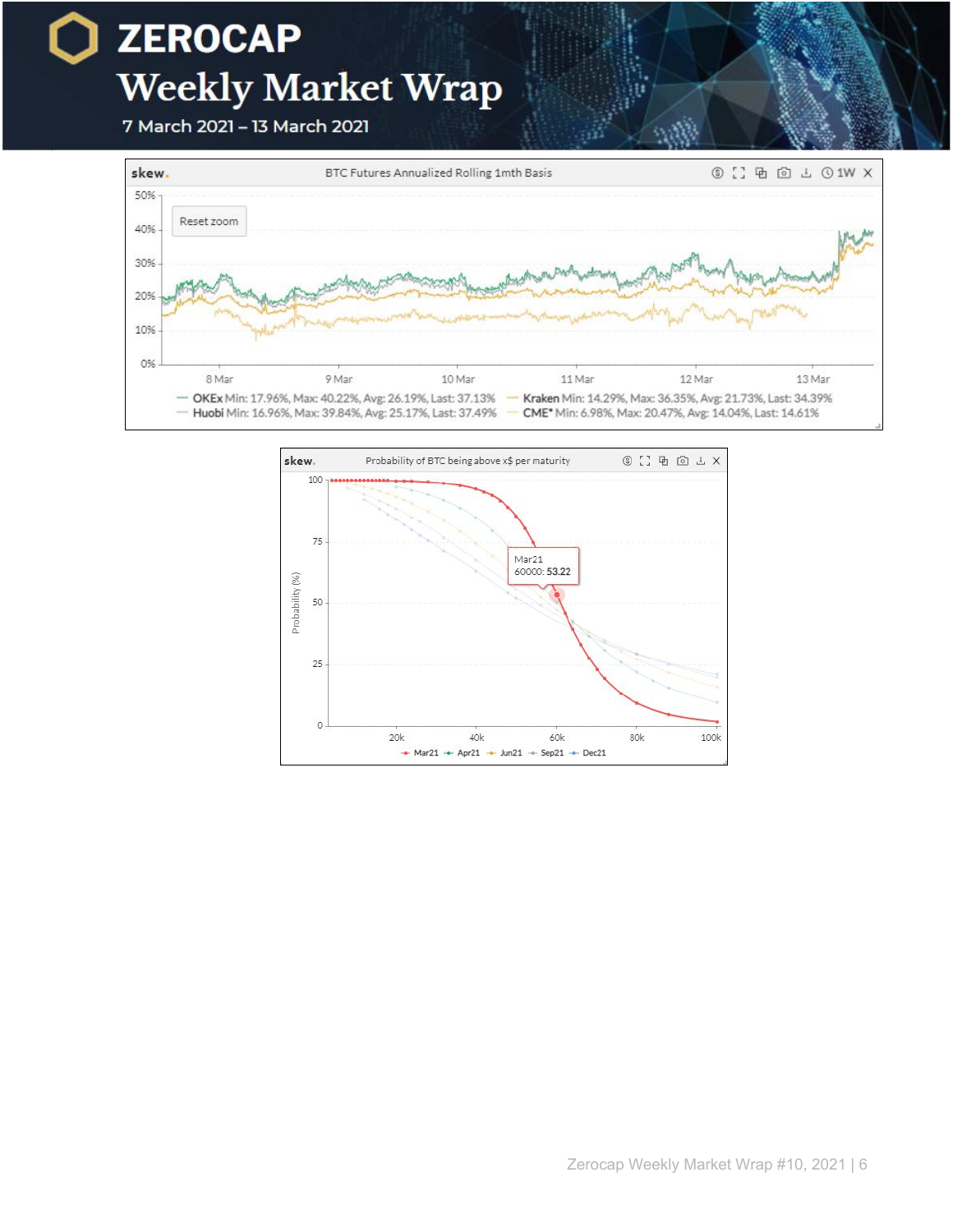



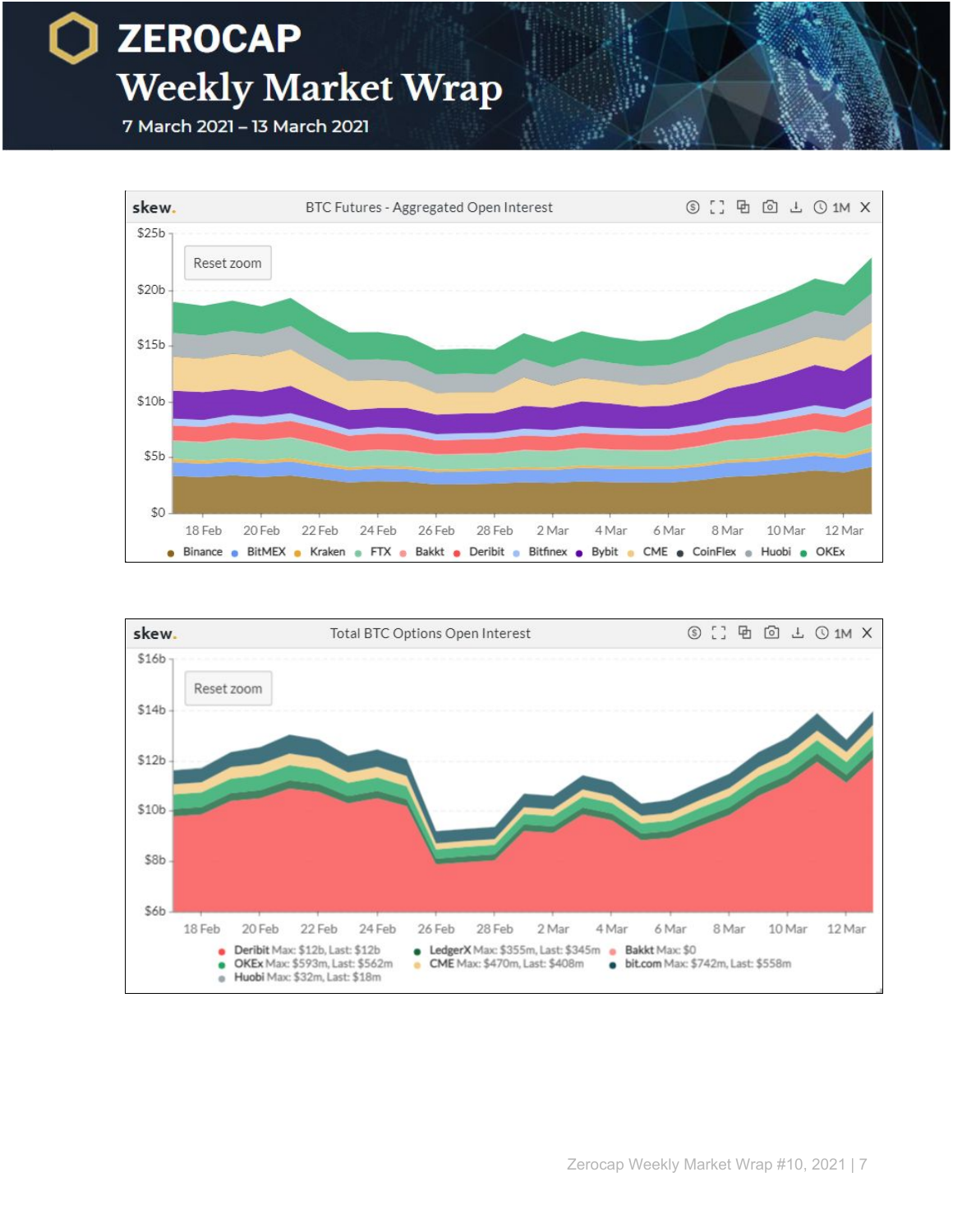7 March 2021 - 13 March 2021

*Ethereum*



- NFTs continue to thrive with ETH being the primary benefactor of its volumes. Ethereum didn't break prior highs, but scaling solutions are incoming and there is capital on the sidelines ready to move when initial results of these protocols become apparent.
- Vitalik Buterin, co-founder of Ethereum, is considering moving forward with migrating to Proof-of-stake earlier than expected. Newsflow and target dates on this could also prove the impetus for breaking highs.
- Grayscale's [Ethereum](https://grayscale.co/ethereum-trust/) Trust balance [decreased](https://www.bybt.com/Grayscale) by 1,484 ETH this week, totalling 3.17m ETH, a 0.05% decrease from the prior week. The trust currently holds 2.76% of all circulating Ethereum.
- DeFi continues to capture attention as BlockTower [raises](https://www.axios.com/blocktower-capital-fund-decentralized-finance-adbd3378-ee7e-4d98-b571-2c2e95f433a9.html) \$25 million for their DeFi fund.
- The total value [locked](https://defipulse.com/) in DeFi projects increased to \$44.9 billion, an 13.45% increase from last week.
- The amount of ETH in the ETH 2.0 staking contract currently sits at [3,524,450,](https://blockchair.com/ethereum/2.0/phase-0) an increase of 2.84% from last week. This represents 3.06% of the total supply estimated to remain locked for 1 - 2 years.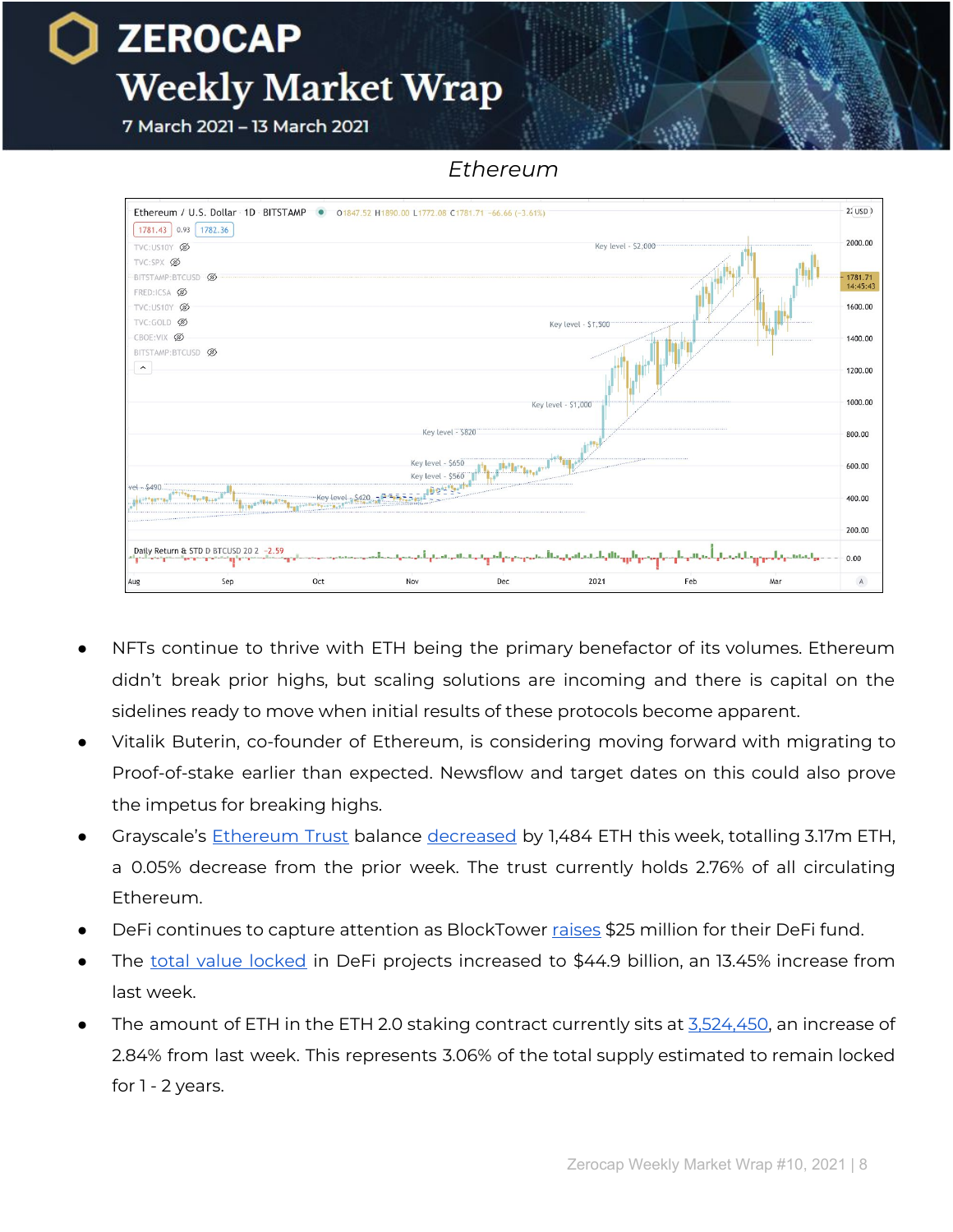

● The ETH futures basis followed BTCs - up to a 40% annualised premium, and now as I write this, back into the range. We are in for an interesting week!



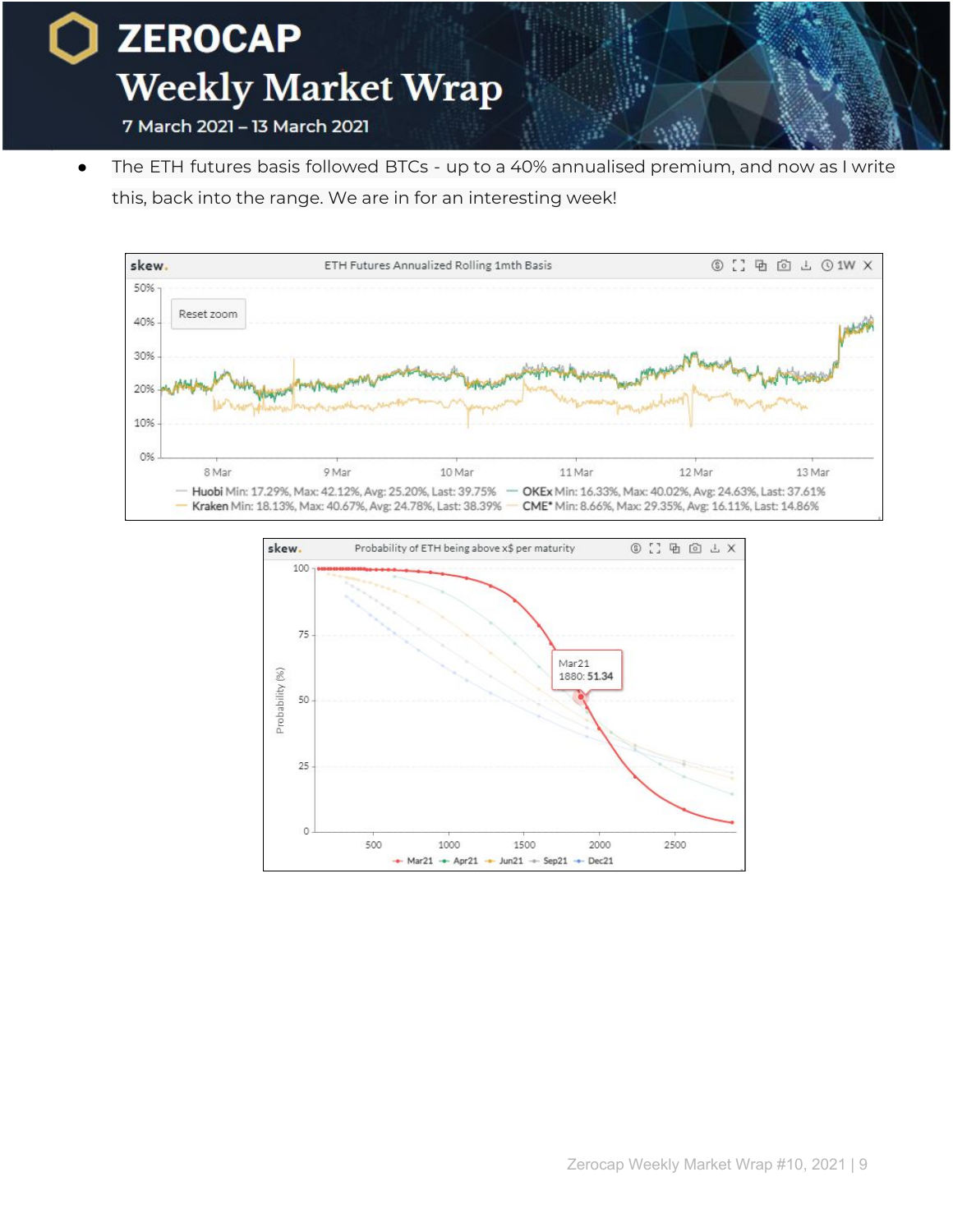**ZEROCAP Weekly Market Wrap** 7 March 2021 - 13 March 2021

What to Watch

- Funding rates for crypto perpetual futures are [high](https://www.bybt.com/FundingRate) again. What will this mean for crypto yields in the week to come?
- The price surges in other blockchains such as Cardano (ADA) and Binance Coin (BNB) have ridden on the coattails of Ethereum's scalability issues. With Optimism and ImmutableX coming out this month, will the market start to price in the success of Ethereum's scaling solutions?
- U.S. 10Y Treasury yields continue to [rise](https://www.cnbc.com/quotes/US10Y), raising concerns for higher risk assets such as tech stocks and digital assets. However, Bitcoin has made a new all time high during this period to \$61k. Will Bitcoin continue to show strength in spite of, or rather because of, the current macro environment?

### Insights

How Asset Devaluation is Eating Your Purchasing Power: Detailing the domino effect of asset devaluation in the current global climate, and how cryptocurrencies such as bitcoin pose a solution to preserve portfolio wealth through its deflationary nature and intrinsic value.

Zerocap provides digital asset investment and custodial services to forward-thinking investors and institutions globally. Our investment team and Wealth Platform offer frictionless access to digital assets with industry-leading security. To learn more, contact the team at [hello@zerocap.io](mailto:hello@zerocap.io)